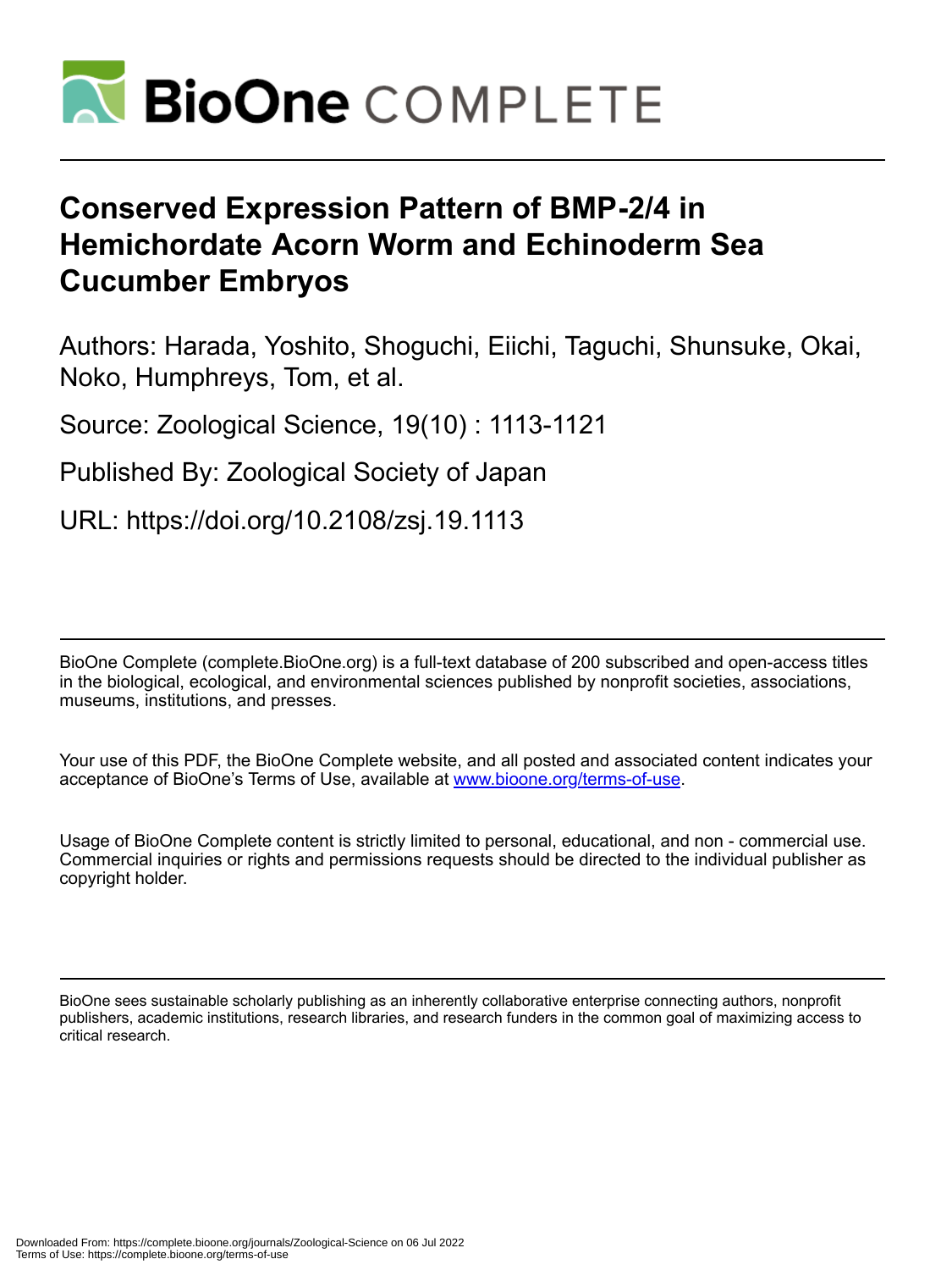## **Conserved Expression Pattern of** *BMP-2/4* **in Hemichordate Acorn Worm and Echinoderm Sea Cucumber Embryos**

Yoshito Harada<sup>1†</sup>, Eiichi Shoguchi<sup>1</sup>, Shunsuke Taguchi<sup>1‡</sup>, Noko Okai<sup>1</sup>, Tom Humphreys<sup>2</sup>, Kunifumi Tagawa<sup>2</sup> and Nori Satoh<sup>1\*</sup>

1 *Department of Zoology, Graduate School of Science, Kyoto University, Kyoto 606-8502, Japan* 2 *Kewalo Marine Laboratory, Pacific Biomedical Research Center, University of Hawaii, 41 Ahui Street, Honolulu, HI 96813, USA*

**ABSTRACT**—The auricularia larva of sea cucumbers and tornaria larva of acorn worms share striking developmental and morphological similarities. They are regarded as not only an archetype of the nonchordate deuterostome larva, but also an archetype of the origin of chordates. Here we report the characterization and spatial expression patterns of the *BMP-2/4* genes of a hemichordate acorn worm (*Pf-bmp2/4*) and an echinoderm sea cucumber (*Sj-bmp2/4*). Both the *Pf-bmp2/4* and *Sj-bmp2/4* genes exhibited apparently conserved expression in the region of the coelomopore complex. This is in agreement with the homology between their basic larval body plans with respect to coelomogenesis and allows us to discuss the evolutionary counterparts of the coelomopore complex in chordates.

**Key words**: hemichordate acorn worm, echinoderm sea cucumber, *BMP-2/4*, coelomopore, conserved expression

### **INTRODUCTION**

The phylogeny of deuterostomes, including chordates, hemichordates and echinoderms, has been a key subject of recent evo-devo studies (see Gee, 1996; Hall, 1998). Monophyly of the deuterostome phyla is supported by both morphological cladistic analyses (Schaeffer, 1987; Nielsen, 2001) and molecular phylogenetic analyses (Wada and Satoh, 1994; Turbeville *et al*., 1994; Cameron *et al*., 2000). Although the internal phylogenetic relationship among the deuterostome phyla still remains a controversial issue, recent molecular phylogenetic data appear to support a clade of nonchordate deuterostomes (echinoderms + hemichordates) (Wada and Satoh, 1994; Turbeville *et al*., 1994; Castresana *et al*., 1998; Cameron *et al*., 2000).

The pentametric radial morphology of adult echinoderms is secondarily derived both evolutionarily and developmentally, as echinoderm larval morphology is bilateral

\* Corresponding author: Tel. +81-75-753-4081; FAX. +81-75-705-1113.

E-mail: satoh@ascidian.zool.kyoto-u.ac.jp The first two authors contributed equally to this work.

† Present address: Kuroda chiromorphology project ERATO-JST, 4-7-6, Komaba Meguro-ku, Tokyo 153-0041, Japan

(Brusca and Brusca, 1990; Peterson *et al*., 2000). The larvae of echinoderms have long been recognized as variants of a common plan (Müller, 1853; also see Lacalli, 1993), and such larvae are sometimes called "dipleurulae" (Garstang, 1928; Jollie, 1973; see Nielsen, 2001). All the extant echinoderm classes except crinoids are known to form dipleurulatype larvae, such as the bipinnaria of sea stars, auricularia of sea cucumbers, and plutei of sea urchins and brittle stars (Brusca and Brusca, 1990). The dipleurula larva is characterized by a circum-oral ciliated band and tripartite enterocoelom (Nielsen, 2001).

Hemichordate enteropneusts or acorn worms are worm-like animals, with bodies clearly divided into three regions, proboscis, collar (mesosome) and trunk (metasome) (Brusca and Brusca, 1990). The phylogenetic position of hemichordates is unique, because they exhibit both chordate-like adult morphology and echinoderm-like larval morphology (Nielsen, 2001). Actually, hemichordates have been linked phylogenetically to the chordates for a long time (Bateson, 1885). The pharyngeal gill is a key characteristic, because it is observed in the bodies of both chordates at some stage and adult hemichordates (Nielsen, 2001). Recently, Ogasawara *et al.* (1999) showed that the differentiating gill expresses a *Pax1/9* subfamily gene in both chordates and hemichordates. This provides molecular evidence for the homology between the gills of these two phyla

<sup>‡</sup> Present address: Glaxo SmithKline K.K., Tsukuba Research Laboratory, Tsukuba-shi, Japan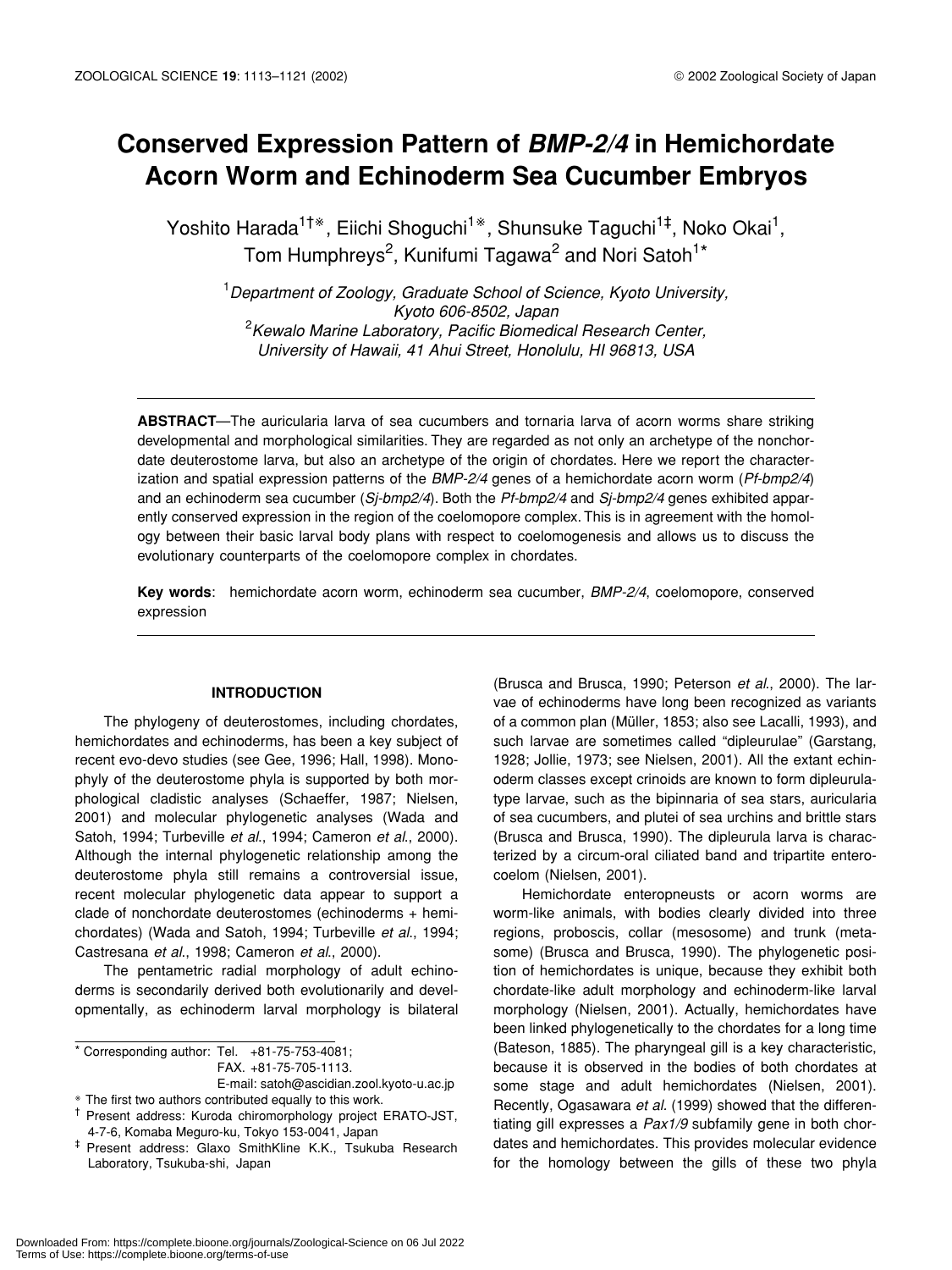(reviewed by Tagawa *et al*., 2001). On the other hand, indirectly developing hemichordates develop through a planktonic tornaria larva stage, in which they possess a circum-oral ciliated band and tripartite enterocoelom, thus showing striking morphological similarity to the dipleurula larvae in echinoderms. Hence, the dipleurula has been regarded as an archetype of the larvae of both echinoderms and hemichordates (see Nielsen, 2001).

The tripartite coelomic architecture is a prominent characteristic shared by larvae of echinoderms and hemichordates. Their coeloms consist of an anterior coelom or protocoel, a middle coelom or mesocoel, and a posterior coelom or metacoel. In echinoderms, the protocoel, mesocoel and metacoel are usually called axocoel, hydrocoel and somatocoel, respectively (Brusca and Brusca, 1990). Ideally, echinoderms organize three pairs of coeloms, whereas hemichordates possess an unpaired protocoel, and paired mesocoels and metacoels. The actual larvae show considerable variations, for example, sea cucumber auricularia larvae lack the right axocoel and hydrocoel (Smiley, 1986). In both phyla, the protocoel opens a coelomopore exteriorly, and becomes integrated into an excretory organ, the axial complex of the adult.

In this report, we primarily describe a molecular examination of the similarity observed in these larval morphological features, by comparing the expression patterns of the *BMP-2/4* gene. Vertebrate *BMP-2/4* genes, and their ortholog in the fruit fly, *decapentaplegic* (*dpp*), are known to play a central role in dorso-ventral axis formation, although the vertebrate and fruit fly genes seem to have oppositely directed activities (Arendt and Nübler-Jung, 1994; DeRobertis and Sasai, 1996). Vertebrate *BMP-2/4* also exhibits multiple other functions in development and organogenesis, particularly in places where epithelial-mesenchymal interactions occur (Hogan, 1996). Here we report the cloning of *BMP-2/4* genes of an echinoderm sea cucumber, *Stichopus japonicus*, and a hemichordate acorn worm, *Ptychodera flava*. We also compared the spatial expression patterns of the genes to find their presumable plegiomorphic features.

#### **MATERIALS AND METHODS**

#### **Animals and embryos**

Mature adult *Ptychodera flava* were collected during December at a sand bar in Kaneohe Bay, Oahu, Hawaii (Hadfield, 1975). Natural spawning was induced as described (Tagawa *et al*., 1998a). Fertilized eggs were allowed to develop to the desired developmental stages at room temperature for a week.

In Japan, the sea cucumber *Stichopus japonicus* is cultivated for marketing. Collection of adult sea cucumbers from Mutsu Bay, induction of spawning by temperature shift, artificial fertilization and cultivation of embryos were performed by the staff of Aomori City Fisheries Technology Center, Aomori, Japan. These larvae were provided to us, and we cultured them at room temperature by feeding them algae in glass beakers containing seawater supplemented with 50 mg/l of streptomycin, in our laboratory at Kyoto University. Auricularia larvae began to change into doliolaria larvae as judged morphologically about 10 days after fertilization. They metamorphosed to juveniles about 3 weeks after fertilization (Shoguchi *et al*., 2000).

#### **Molecular cloning**

We first isolated cDNA clones for hemichordate *BMP-2/4* (*Pfbmp2/4*) and then those for sea cucumber *BMP-2/4 (Sj-bmp2/4*) . PCR amplification was carried out using a *P. flava* gastrula cDNA library (Tagawa *et al.*, 1998b) as template DNAs. The primer sequences were as follows: BMP-F: 5'-TGGGAYGAYTGGATHGT-NGC-3', BMP-R: 5'-GTYTGNACDATNGCRTGRTT-3', (where D = not C,  $H = not G$ ,  $N = any$ ,  $R = A$  or G, and  $Y = C$  or T), which correspond to the amino acid sequences, WDDWIVA and NHAIVQT, respectively. We screened the same cDNA library by probing with the thus-obtained PCR fragments labelled with [32P]dCTP. Several cDNA clones were isolated. The phage cDNA clones were converted into plasmids. Isolated cDNA clones were sequenced on both strands using an automated DNA sequencer (ABI PRISM, Perkin Elmer).

Total RNA was extracted from 24-hr gastrulae of *S. japonicus* by the AGPC method (Chomczynski and Sacci, 1987). Poly(A)<sup>+</sup> RNAs were purified by use of Oligotex dT30 beads (Roche Japan). A cDNA library was constructed using a kit (ZAP-cDNA synthesis kit, Stratagene) following the supplier's instructions. cDNA clones for *Sj-bmp2/4* were isolated as in the case of those for *Pf-bmp2/4.*

#### **Sequence comparison and molecular phylogenetic analysis**

The putative amino acid sequences of the Pf-bmp2/4 and Sjbmp2/4 proteins were deduced from their nucleotide sequences and aligned with other TGF-β superfamily gene product sequences. Their molecular phylogenetic relationships were analyzed by means of the neighbor-joining method using PHYLIP ver. 3.5 (Felsenstein, 1993).

#### **Genomic Southern hybridization**

High-molecular weight genomic DNA of *P. flava* was exhaustively digested with *Eco*RI, *Hin*dIII or *Pst*I and fractionated by electrophoresis. The DNA fragments blotted onto Hybond-N+ nylon membranes (Amersham) were hybridized with  $[32P]$ -dCTP-labelled DNA probes and washed under specific conditions: hybridization, 0.5 M Na<sub>2</sub>HPO<sub>4</sub>, pH 7.2, 1 mM EDTA, 7% SDS at 65 $\degree$ C; washing, 2 x SSC, 0.1% SDS at 65°C. The probes were 0.9 kb in length containing the C-terminal conserved region of *Pf-bmp2/4.*

On the other hand, high-molecular weight genomic DNA of *S. japonicus* was exhaustively digested with *Bgl*II, *Eco*T22I, *Eco*RV or *Pvull*, fractionated by electrophoresis, hybridized with [32P]-dCTPlabelled DNA probes, and washed under the same conditions as mentioned above. The probes were 1.0 kb in length containing the C-terminal conserved region of *Sj-bmp2/4.*

#### **Whole-mount** *in situ* **hybridization**

Whole-mount specimens were hybridized *in situ* basically as described by Tagawa *et al*. (1998b) and Shoguchi *et al*. (2000). Embryos were fixed in 4% paraformaldehyde in 0.5 M NaCl, 0.1 M MOPS, pH 7.5, on ice overnight. After a thorough wash with PBST (phosphate-buffered saline containing 0.1% Tween 20), the specimens were partially digested with 2 µg/ml proteinase K (Sigma) in PBST for 20 min at 37°C and post-fixed with 4% paraformaldehyde in PBST for 1 hr at room temperature. After a 1-hr prehybridization at 42°C, the specimens were hybridized with digoxigenin (DIG) labeled antisense probes for about 16 hr at 42°C. The probe was synthesized following the instructions supplied with the kit (Boehringer Mannheim DIG RNA Labeling kit), and the hybridized fragments were reduced to about 200-500 nucleotides by alkaline hydrolysis. The probes were used at 0.5 µg/ml in the hybridization buffer. After hybridization, the specimens were washed and then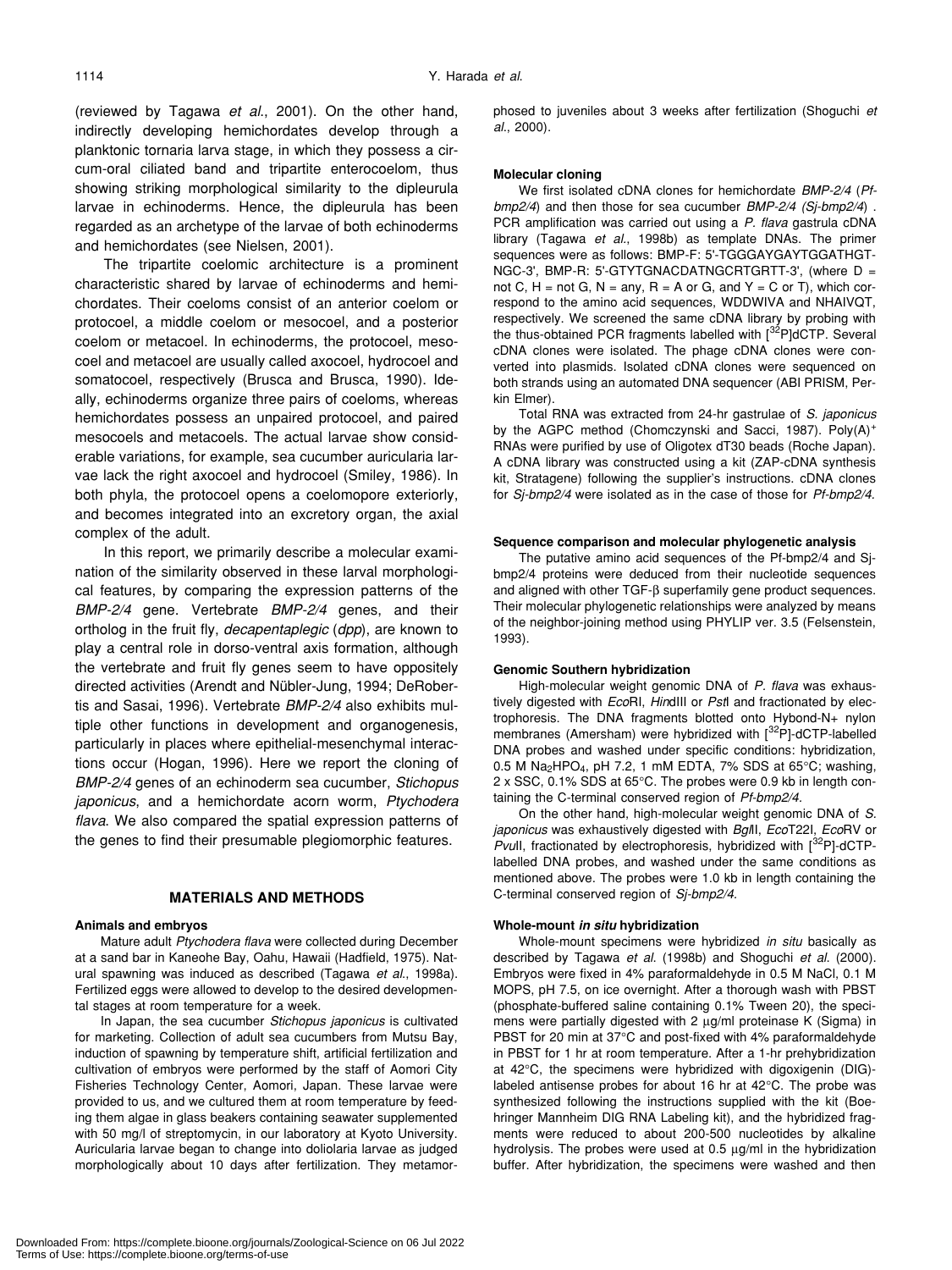## A

| Sj-bmp2/4 (sea cucumber)<br>Sp-bmp2/4 (sea urchin)<br>Lv-bmp2/4 (sea urchin) | WTNDANSWYEVEILIIDRRGS--PSRHGDDHLETRRRIGDDASLEIHDE--DQWFQQRELLVHYTDDCR----TKRSSKK---------RTKRQKSKKK<br>LEEPEKNHELETELIDSRGR--PS-PNHH <sup>R</sup> VIRVIREADPSKVEELENEEEDROPOTRHQIVIYSD <b>OC</b> R----TKRSPSSS--------SSGRGQKKRKG<br>/EVPEKNH <mark>G</mark> LEIELIDSRGR--PS-PNHH <mark>IVR</mark> VIREADPSKVQELQNEEDER <mark>G</mark> FQTR <mark>FQIVIYSDDC</mark> R----TK <mark>R</mark> SPSS--------<br>-RG-RKRKG |  |  |  |
|------------------------------------------------------------------------------|----------------------------------------------------------------------------------------------------------------------------------------------------------------------------------------------------------------------------------------------------------------------------------------------------------------------------------------------------------------------------------------------------------------------|--|--|--|
| Pf-bmp2/4 (acorn worm)                                                       | XAVEERING EELEVINDE---OLSPHKDHVELRES------DLAAS---BRORORELLINTDIGKRPTRSKRNSE---------                                                                                                                                                                                                                                                                                                                                |  |  |  |
| HrBMPb (ascidian)<br>AmphiBMP2/4 (amphioxus)                                 | <b>WEK--DKNECLVVIIVRDGDESTPAPDVTSBVKLRKDV------RNENEP-RENEEKRELLLEVTHOCKETNLSRKSRK----------</b><br>--KRKAHRKKER                                                                                                                                                                                                                                                                                                     |  |  |  |
| BMP-2 (mouse)<br>$BMP-4$ (mouse)                                             | TREKOPNYELA IZVTHLHO---TRTHOGOHVE ISRSL------POGSG---MAOLRELLVHFGHDCRGHTLTRKRAK------------RSPKHHPORS                                                                                                                                                                                                                                                                                                                |  |  |  |
| Dpp (fluit fly)                                                              | WLASPORNYCLLVEVRTVRS---LKPAPHHIVRLRESA------DEAHE---RVQHKQLLLFIVTDDCRHKARSIRDVSGGEGGGKGGRNKRQPRRPTRR                                                                                                                                                                                                                                                                                                                 |  |  |  |
|                                                                              |                                                                                                                                                                                                                                                                                                                                                                                                                      |  |  |  |
|                                                                              | RRLKER SKHELYVDIAN KVESVILAPECYSAYYCE ECPYRIBHHNNTNRAHVOTHVHSADPSSVIKACCYPTELDWAHLYLNERKROFILAK YKENHVKSCGGR--<br>Sj-bmp2/4                                                                                                                                                                                                                                                                                          |  |  |  |
| <b>BREPLYVDE</b><br><b>KRLKAN</b>                                            | ABIII MA'NUMOTIV VISYADA AVE GʻOʻPTELEM SALIT YIDI YA SALIT<br>$Sp-hmp2/4$<br><b>ISCGRT</b>                                                                                                                                                                                                                                                                                                                          |  |  |  |
| <b>KRLKANGRRHELVVDFSDV</b><br>RKLKPNCRRRSLYVIDESENGENDE EVALEUTE             | ABITING I'NILAS VOTI VIS VABALVP<br>ELEKSKIL YETA GOKU LKKY<br>$Lv-bmp2/4$<br>KUR--<br>ADRENSTNILLTVO TEVESVAASAVPOAG VPTSI SPESILLYLDBYDKVELIKA OBINVEG<br>$Pf - bmp2/4$                                                                                                                                                                                                                                            |  |  |  |
| KPRRKS QRQDLYVDISDV<br><b>RRLKANCRRESINVDISD</b>                             | <b>WORN IVAR</b><br><b>LASTEN TNHABVOTNAGEWESENFASCO</b><br><b>PIELSPIAH AVOECELVVIKTYGOI</b><br><b>HrBMPb</b><br>EGYEA<br>šУ¢<br><b>TNHALLVOTIZVALEMSPIZANT</b><br>a Divin<br>EI SEA SHI YEAREN AWALKEY<br>AmphiBMP2/4<br>ŠАI<br>LADHIN<br>'GC                                                                                                                                                                      |  |  |  |
| <b>RREIGLYVDFSILVE</b><br>RLKS-S<br><b>BRISLYVDISEV</b><br><b>RKKNKN</b>     | rwadyo <b>By လေးဒေအတြီး လိုင်းပြီးသင်</b> ။ W <b>ooper လို</b> င်းရှိ တိုးကြီး<br>erwy<br>ADBE<br>$BMP-2$<br>360<br>TNHADVOTHVIEVN-SSEPRZCO<br>XIX W<br>173113 N                                                                                                                                                                                                                                                     |  |  |  |
| KNHDDTCRRHSI YVDFSEVCW                                                       | <b>THE BATSIL YLDBYDXVVI KNYOB</b><br>$BMP-4$<br>LEADERNS TNIALVOTE VEREREGRUPS COVPTCLUS VALUABLES TAL KRY<br>CGC<br>Dpp                                                                                                                                                                                                                                                                                            |  |  |  |
|                                                                              | BMP-F<br>BMP-R                                                                                                                                                                                                                                                                                                                                                                                                       |  |  |  |
| В                                                                            |                                                                                                                                                                                                                                                                                                                                                                                                                      |  |  |  |
|                                                                              |                                                                                                                                                                                                                                                                                                                                                                                                                      |  |  |  |
|                                                                              | - Inhibin beta-A chain (mouse)                                                                                                                                                                                                                                                                                                                                                                                       |  |  |  |
|                                                                              | - Nodal (mouse)                                                                                                                                                                                                                                                                                                                                                                                                      |  |  |  |
|                                                                              | - GDF-5 (mouse)                                                                                                                                                                                                                                                                                                                                                                                                      |  |  |  |
|                                                                              | · BMP-3 (rat)                                                                                                                                                                                                                                                                                                                                                                                                        |  |  |  |
|                                                                              | BMP-3B (mouse)                                                                                                                                                                                                                                                                                                                                                                                                       |  |  |  |
|                                                                              |                                                                                                                                                                                                                                                                                                                                                                                                                      |  |  |  |
|                                                                              | BMP-3B (rat)                                                                                                                                                                                                                                                                                                                                                                                                         |  |  |  |
|                                                                              | – Vg1 (frog)                                                                                                                                                                                                                                                                                                                                                                                                         |  |  |  |
|                                                                              | Univin (sea urchin)                                                                                                                                                                                                                                                                                                                                                                                                  |  |  |  |
|                                                                              | · HrBMPa (ascidian)                                                                                                                                                                                                                                                                                                                                                                                                  |  |  |  |
|                                                                              | – 60A (fly)                                                                                                                                                                                                                                                                                                                                                                                                          |  |  |  |
|                                                                              | 92<br>BMP-8 (mouse)                                                                                                                                                                                                                                                                                                                                                                                                  |  |  |  |
|                                                                              |                                                                                                                                                                                                                                                                                                                                                                                                                      |  |  |  |
|                                                                              | - BMP-8B (mouse)                                                                                                                                                                                                                                                                                                                                                                                                     |  |  |  |
|                                                                              | BMP-7 (mouse)                                                                                                                                                                                                                                                                                                                                                                                                        |  |  |  |
|                                                                              | 60A Subclass<br>BMP-5 (mouse)                                                                                                                                                                                                                                                                                                                                                                                        |  |  |  |
|                                                                              | BMP-6 (mouse)                                                                                                                                                                                                                                                                                                                                                                                                        |  |  |  |
|                                                                              | Sj-bmp2/4 (sea cucumber)                                                                                                                                                                                                                                                                                                                                                                                             |  |  |  |
|                                                                              | - Dpp (fly)                                                                                                                                                                                                                                                                                                                                                                                                          |  |  |  |
|                                                                              | 74<br>AmphiBMP2/4 (amphioxus)                                                                                                                                                                                                                                                                                                                                                                                        |  |  |  |
|                                                                              | Pf-bmp2/4 (acorn worm)                                                                                                                                                                                                                                                                                                                                                                                               |  |  |  |
|                                                                              | BMP-4 (mouse)                                                                                                                                                                                                                                                                                                                                                                                                        |  |  |  |
|                                                                              | <b>Dpp Subclass (BMP-2/4)</b><br>BMP-4 (frog)                                                                                                                                                                                                                                                                                                                                                                        |  |  |  |
| 0.1                                                                          | BMP-2 (mouse)                                                                                                                                                                                                                                                                                                                                                                                                        |  |  |  |
|                                                                              | HrBMPb (ascidian)                                                                                                                                                                                                                                                                                                                                                                                                    |  |  |  |
|                                                                              |                                                                                                                                                                                                                                                                                                                                                                                                                      |  |  |  |
|                                                                              | SpBMP2/4 (sea urchin)                                                                                                                                                                                                                                                                                                                                                                                                |  |  |  |

**Fig. 1.** (**A**) An alignment of the amino acid sequences of the C-terminal half of Sj-bmp2/4 and Pf-bmp2/4 (underlined) with those of other BMP-2/4 subclass members. High-lighted residues are identical among all members shown here. The five asterisks underneath the alignment show typical BMP-2/4 subclass-specific residues within the highly conserved C-terminal region, where other BMPs contain other amino acids. Arrows indicate sequences used for the degenerate oligonucleotide primers in the PCR cloning. The region used for the molecular phylogenetic analysis is shaded. (**B**) Molecular phylogenetic analysis of relationships among TGF-β superfamily members as deduced from the neighbor-joining method. Both Sj-bmp2/4 and Pf-bmp2/4 are grouped with the Dpp subclass (*Drosophila Dpp* and *BMP-2/4* gene products). Branch lengths are proportional to evolutionary distance corrected for multiple substitutions with the scale denoting 0.1 amino acid substitutions per site. The numbers indicate the relative robustness of each node as assessed by bootstrap analysis (100 replications).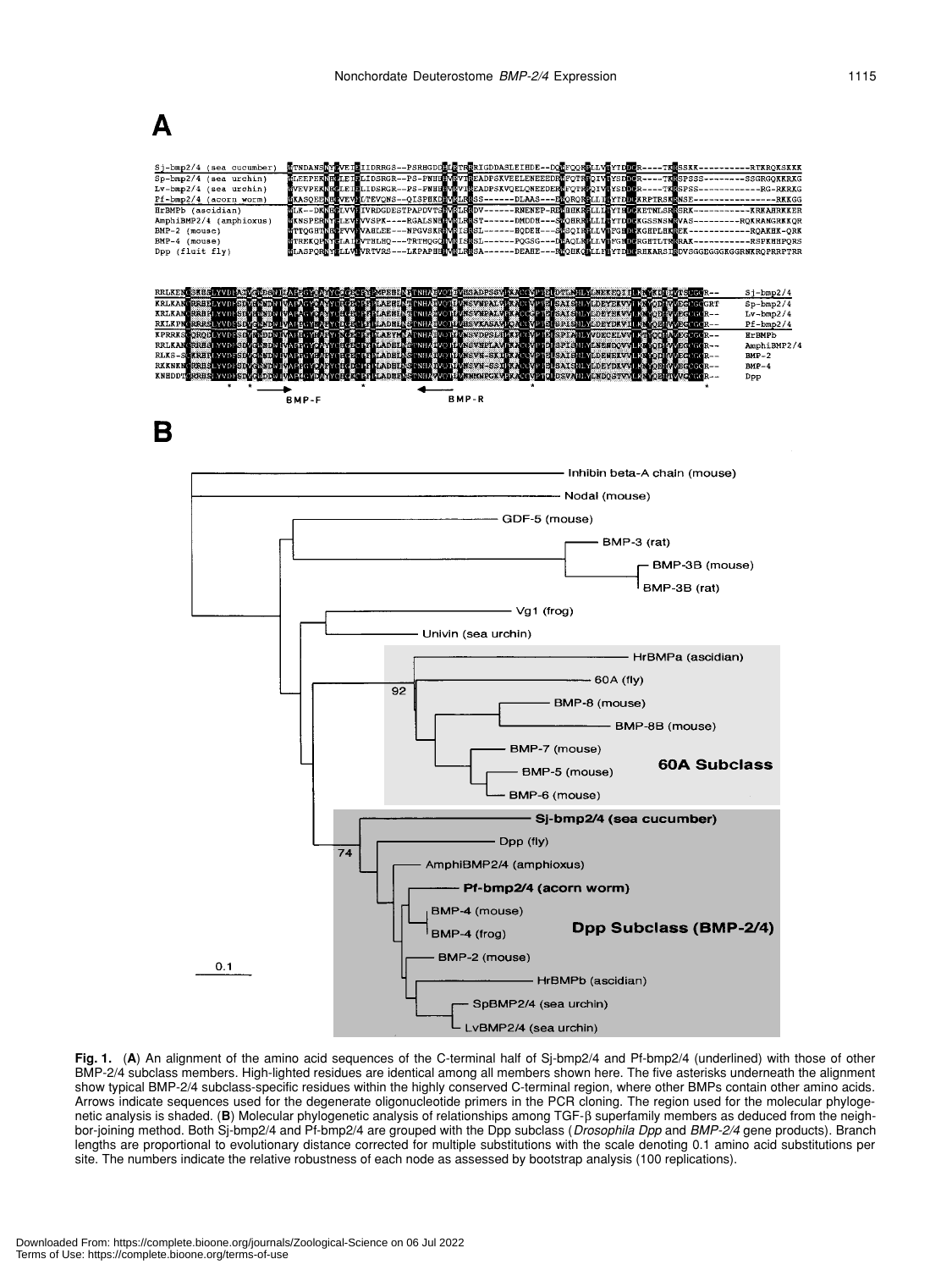digested with 20  $\mu$ g/ml RNase A. After further washing, a signal was detected following the supplier's instructions.

#### **RESULTS**

## **Isolation and characterization of** *Pf-bmp2/4* **and** *Sj-bmp2/4* **cDNAs**

cDNA clones for *Pf-bmp2/4* (acorn worm *P. flava - BMP2/4*) and those for *Sj-bmp2/4* (sea cucumber *S. japonicus - BMP2/4*) were isolated by PCR amplification and by library screening. The insert of the longest clone for *Pfbmp2/4* was 2,349 bp (DDBJ/GenBank/EMBL database accession number, AB028219), and encoded a predicted polypeptide of 405 amino acids. The insert of the longest clone for *Sj-bmp2/4* was 2,403 bp (DDBJ/GenBank/EMBL database accession number, AB057451), and encoded a predicted polypeptide of 422 amino acids.

Fig. 1A shows an alignment of the amino acid sequences of the BMP-2/4 subclass gene products within the conserved carboxyl-half. The five asterisks underneath the alignment show residues specifically conserved among the BMP-2/4 subclass members. Although Sj-bmp2/4 contained a relatively high proportion of amino acid substitutions, both Sj-bmp2/4 and Pf-bmp2/4 contained the BMP-2/4 subclassspecific residues.

We constructed a molecular phylogenetic tree for these gene products with other related TGF-β superfamily members (Fig. 1B). Both Pf-bmp2/4 and Sj-bmp2/4 were included in a group of the BMP-2/4 subclass, the clade of which was supported by a 74% bootstrap value. Taken together, these findings led us to conclude that these genes are orthologs of *BMP-2/4*.

### **The copy number of the genes in the genome**

To determine the copy numbers of *Pf-bmp2/4*, a genomic Southern hybridization analysis was conducted. Fig. 2A shows a Southern blot probed with a DNA fragment of *Pf-bmp2/4* including a C-terminal conserved region. The hybridization condition in Fig. 2A showed low stringency which allowed a single cross-hybridized band in the lane of *Hin*dIII-digested *Halocynthia roretzi* (ascidian) genomic DNA (data not shown). Single bands were observed in the lanes from digestion by *Eco*RI or *Hin*dIII, while two hybridization bands were observed in the *Pst*I lane. The *Pf-bmp2/4* DNA fragment used for this assay contained an internal *Pst*I site. Therefore, this pattern of genomic Southern hybridization strongly suggests that *Pf-bmp2/4* is the only member of *Dpp* subclass of the TGF-β family in the *P. flava* genome.

Similarly we determine the copy numbers of *Sj-bmp2/4* by a genomic Southern hybridization analysis. As shown in Fig. 2B, single bands were observed in the lanes from digestion by *Bgl*II, *Eco*RV or *Pvu*II, while several hybridization bands were observed in the *Eco*T22I lane. Therefore, it is likely that *Sj-bmp2/4* is the only member of *Dpp* subclass



**Fig. 2.** (**A**) Low-stringency genomic Southern blot analysis of DNA from a single individual of *P. flava*. A Southern blot probed with a 0.9 kb DNA fragment of *Pf-bmp2/4* including a C-terminal conserved region. Each lane was loaded with 5 µg of restriction-digested *P. flava* genomic DNA. ER, *Eco*RI; Hi, *Hin*dIII; Ps, *Pst*I. (**B**) Low-stringency genomic Southern blot analysis of DNA from a single individual of *S. japonicus*. A Southern blot probed with a 1.0 kb DNA fragment of *Sj-bmp2/4* including a C-terminal conserved region. Each lane was loaded with 10 µg of restriction-digested *S. japonicus* genomic DNA. Bg, *Bgl*II; ET, *Eco*T22I; EV, *Eco*RV; Pv, *Pvu*II.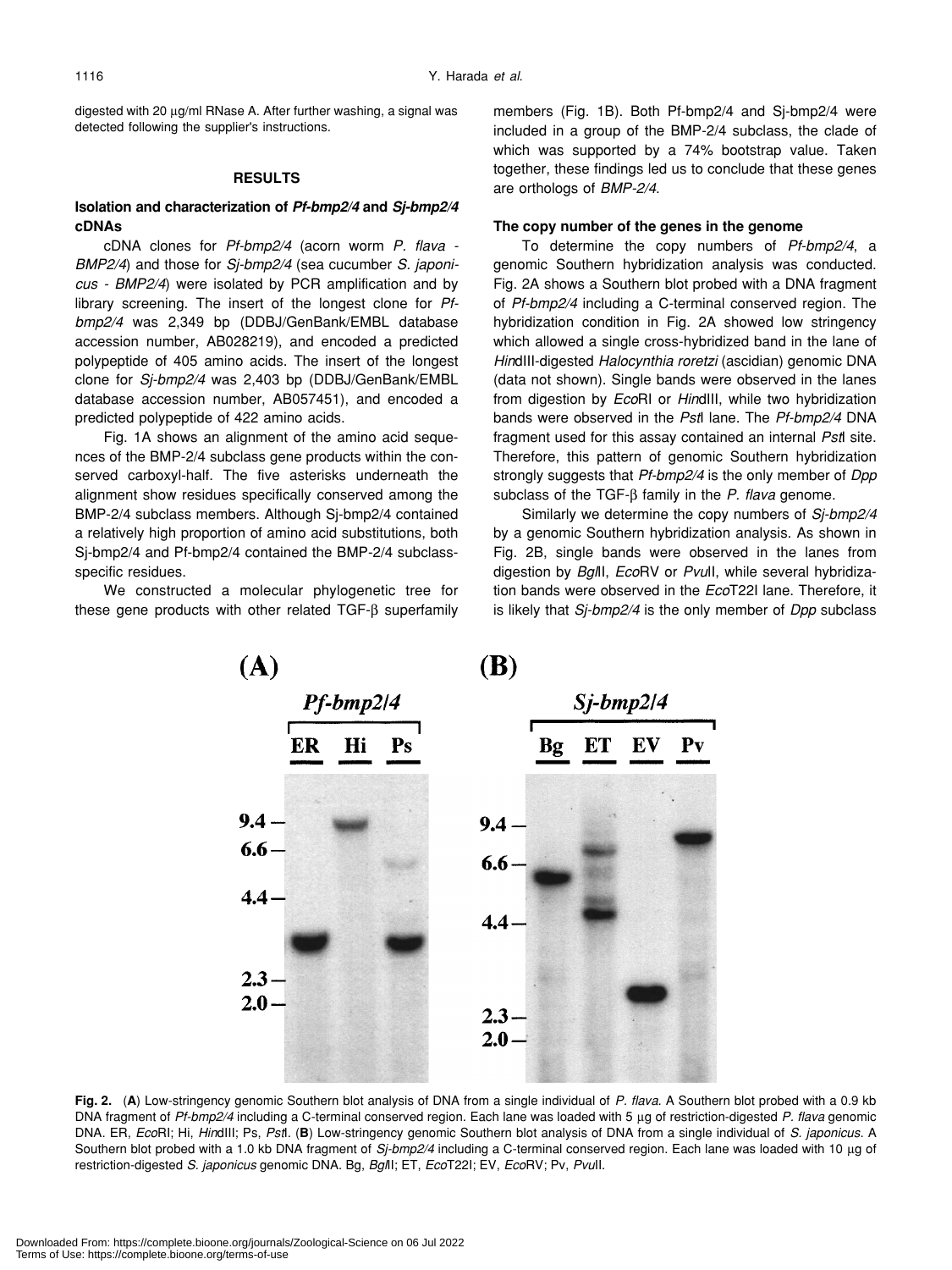

**Fig. 3.** (**A–D**) Spatial expression pattern of *Pf-bmp2/4*, as revealed by whole-mount *in situ* hybridization with a DIG-labeled antisense probe. (**A**, **B**) An early tornaria larva 48 hr after fertilization, (**A**) lateral view and (**B**) aboral view. A region of proboscis coelom contacting the aboral ectoderm shows a *Pf-bmp2/4* signal (arrowhead). bp, blastopore; pc, proboscis coelom; pp, proboscis pore; sd, stomodeum. Scale bar, 50 µm. (**C**, **D**) A four-day-old tornaria larva, (**C**) left lateral view and (**D**) posterior view. m, mouth; st, stomach. Signal in the proboscis canal persists (arrowhead). (**E–M**) Spatial expression pattern of *Sj-bmp2/4*, as revealed by whole-mount *in situ* hybridization with a DIG-labeled antisense probe. (**E**) An auricularia larva (48 hr), left lateral view. (**F–H**) An auricularia (94 hr), (**F**) dorsal view and (**G**, **H**) 4x further magnified images. (**H**) shows a negative control hybridized with a sense probe. The signals in the hydroporic canal were detected in the specimens with the antisense probe (**F**, **G**; arrowhead). (**I**) A doliolaria larva, left lateral view. The expression in the hydroporic canal continues (arrowhead). (**J**) A hydrocoel of an auricularia larva before metamorphosis. (**K**) A hydrocoel of a ciliary band remodeling larva during metamorphosis. Additional expression appears in the evagination regions of the hydrocoel (red arrowheads), anlage formation for the buccal podia, radial vessels, and polian vesicle. (**L**, **M**) A doliolaria larva, ventral view (**L**) and right lateral view (**M**). Signals were observed in the hydroporic canal (white arrowhead), mid-ventral radial vessel (arrow), and buccal podia (red arrowheads). The abbreviations are: bup, buccal podium; es, esophagus; hc, hydrocoel; hp, hydropore; hpc, hydroporic canal; m, mouth; mvrv, mid-ventral radial vessel. Scale bar in (E): 100 µm for (E), (F), (I), (K), (M); 50 µm for (J), (K); and 25  $\mu$ m for (G), (H).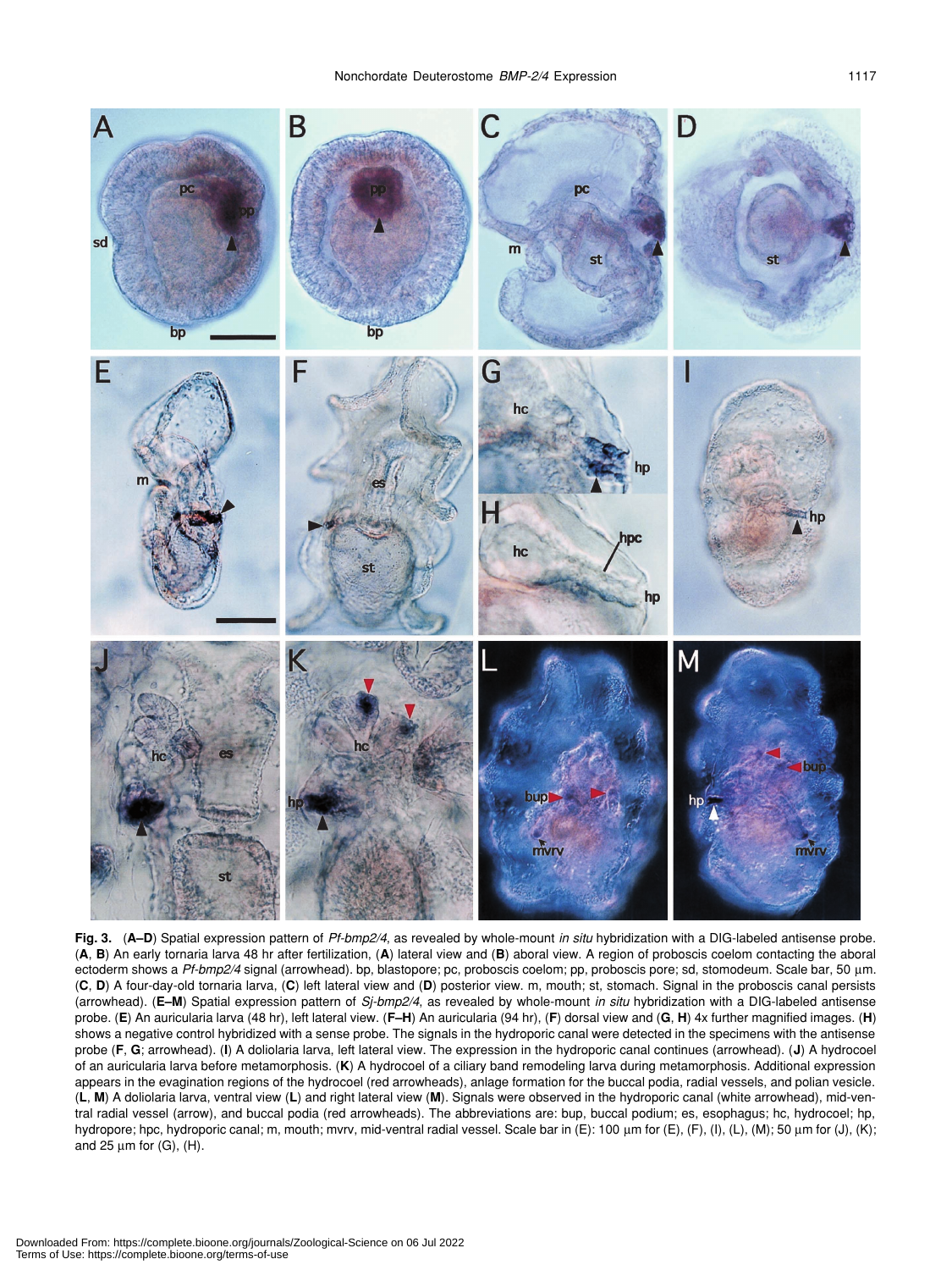of the TGF-β family in the *S. japonicus* genome.

## **Developmental expression of the acorn worm** *Pf-bmp2/4*

Cleavage of *P. flava* is holoblastic and radial, with the embryo developing into a hollow blastula (Hadfield, 1975; Tagawa *et al*., 1998a). Gastrulation begins approximately 18 hr after fertilization with the appearance of a cleft at the vegetal plate. The cleft rapidly extends to form the archenteron. Approximately 25 hr after fertilization, the enterocoelic pouch appears from the anterior swelling of the archenteron. Later, the pouch develops into a protocoel. At about 40 hr of development, an anterior prolongation of the protocoel occurs to make a connection with the apical plate and apical strand. The tubular evagination of the protocoel makes contact with the aboral (dorsal) wall of the embryo, opening exteriorly to form a proboscis pore or coelomopore (Fig. 3A, B). The tip of the archenteron contacts the thickened stomodeum on the oral (ventral) ectoderm, and eventually opens to form a mouth (Fig. 3A, C).

*Pf-bmp2/4* mRNA was not detected above background level before the late gastrula stage (data not shown). In the late gastrula or early tornaria larva, distinct expression of *Pfbmp2/4* began in the region where the protocoel (proboscis canal) attached to the dorsal ectoderm (Fig. 3A, B; arrowhead). This proboscis-canal-specific expression lasted into the later stage of tornaria (Fig. 3C, D; arrowhead). No *Pfbmp2/4* expression was observed during embryogenesis, suggesting that it is not involved in axis formation.

## **Developmental expression of the sea cucumber** *Sj-bmp2/4*

*S. japonicus* embryos undergo an indirect development via the auricularia larval stage, and their early development is that of a type of deuterostome embryos (Imai *et al*., 1950; also see Smiley *et al*., 1991). The cleavage is radial, equal and holoblastic. The embryo develops into a coeloblastula approximately 10 hr after fertilization, and then hatches before gastrulation. Gastrulation begins approximately 17 hr after fertilization, as an involution from the vegetal plate. As the archenteron reached about halfway across the blastocoel, it made a right angle bend and grew out toward the blastoderm ventrally, and then fused with the stomodeum to open a mouth (data not shown). The invaginating enterocoel is single in *S. japonicus*, whereas it is paired in sea stars and sea urchins (Smiley *et al*., 1991). It then made contact with the aboral (dorsal) ectoderm to open a hydropore (dorsal pore or coelomopore). The hydropore was located just to the left of the mid-dorsal line of the aboral (dorsal) ectoderm (Fig. 3F, J).

After gastrulation, the embryo became an auricularia larva with a looped circum-oral ciliated band. The archenteron differentiated into three regions, esophagus, stomach and rectum. The enterocoel also divided into an anterior portion, i.e., the primordium of the left hydrocoel, and a posterior portion, i.e., the primordia of the left and right somatocoels. The left hydrocoel was linked to the opening of the hydropore by a hydroporic canal. In this species, the left axocoel was not clearly identifiable (in echinoderms, the left axocoel and left hydrocoel usually do not separate). No right axocoel or hydrocoel was formed (cf., Smiley *et al*., 1991). Fig. 3E shows a 48-hr early auricularia larva. In the early auricularia, *Sj-bmp2/4* expression commenced in the region of the hydroporic canal (Fig. 3E; arrowhead). This expression in the hydroporic canal continued in later auricularia larvae (94 hr; Fig. 3F, G; arrowhead). Fig. 3G shows the expression in the hydroporic canal under higher magnification (arrowhead), whereas Fig. 3H shows a sense-strand hybridization control.

Subsequently, the auricularia larva metamorphosed into a barrel-shaped doliolaria larva. Fig. 3I, M shows doliolaria larvae. The expression in the hydroporic canal persisted in this stage (Fig. 3I, M). The metamorphic morphogenesis was accompanied by shrinking of the body, traveling of the oral-anal axis, dynamic remodeling of the ciliated bands from a single continuous perioral loop into five serial latitudinal loops, and rapid growth of the hydrocoel (compare Fig. 3K with Fig. 3J) (Smiley, 1986). At this stage, new expression appeared in the evagination regions of the hydrocoel (Fig. 3K; red arrowheads). The hydrocoel grew around the esophagus to form a water vascular ring. The hydrocoel also produced pentametric buccal podia, pentametric radial vessels, and a single Polian lobe, as evaginations. The buccal podia grew anteriorly, whereas the radial vessels grew posteriorly between the evaginations of the buccal podia. The anterior tips of buccal podia seemed to express *Sj-bmp2/4* weakly (Fig. 3L, M; red arrowheads). Among the five radial vessels, the mid-ventral one grew faster than the other four (Smiley, 1986). The posterior tip of the growing mid-ventral radial vessel also seemed to express *Sj-bmp2/4* (Fig. 3L, M; arrow).

## **DISCUSSION**

## **Conserved expression of nonchordate deuterostome** *BMP-2/4* **in the coelomic duct**

The complex of coelomopore and pore-canal is the most characteristic structure among the nonchordate deuterostome larvae (Ruppert and Balser, 1986; Nielsen, 1995). It consists of a duct leading from a coelomic cavity to an external pore situated asymmetrically to the left of the dorsal midline. In *S. japonicus*, the coelomic evagination is formed from the archenteron during gastrulation, and it then curves dorsally, and makes contact with the dorsal ectoderm to form a hydropore (Smiley *et al*., 1991). *Sj-bmp2/4* is expressed in this hydroporic canal. In *P. flava*, the protocoel is pouched out from the archenteron, and then a tubular evagination extends from the protocoel dorsally, which opens as a proboscis pore at the midline of the dorsal ectoderm (Tagawa *et al*., 1998a). *Pf-bmp2/4* expression was observed only in this proboscis canal in the present study. We thus concluded that the *BMP-2/4* gene is expressed in the anterior coelomic canal in both the larvae of the sea cucumber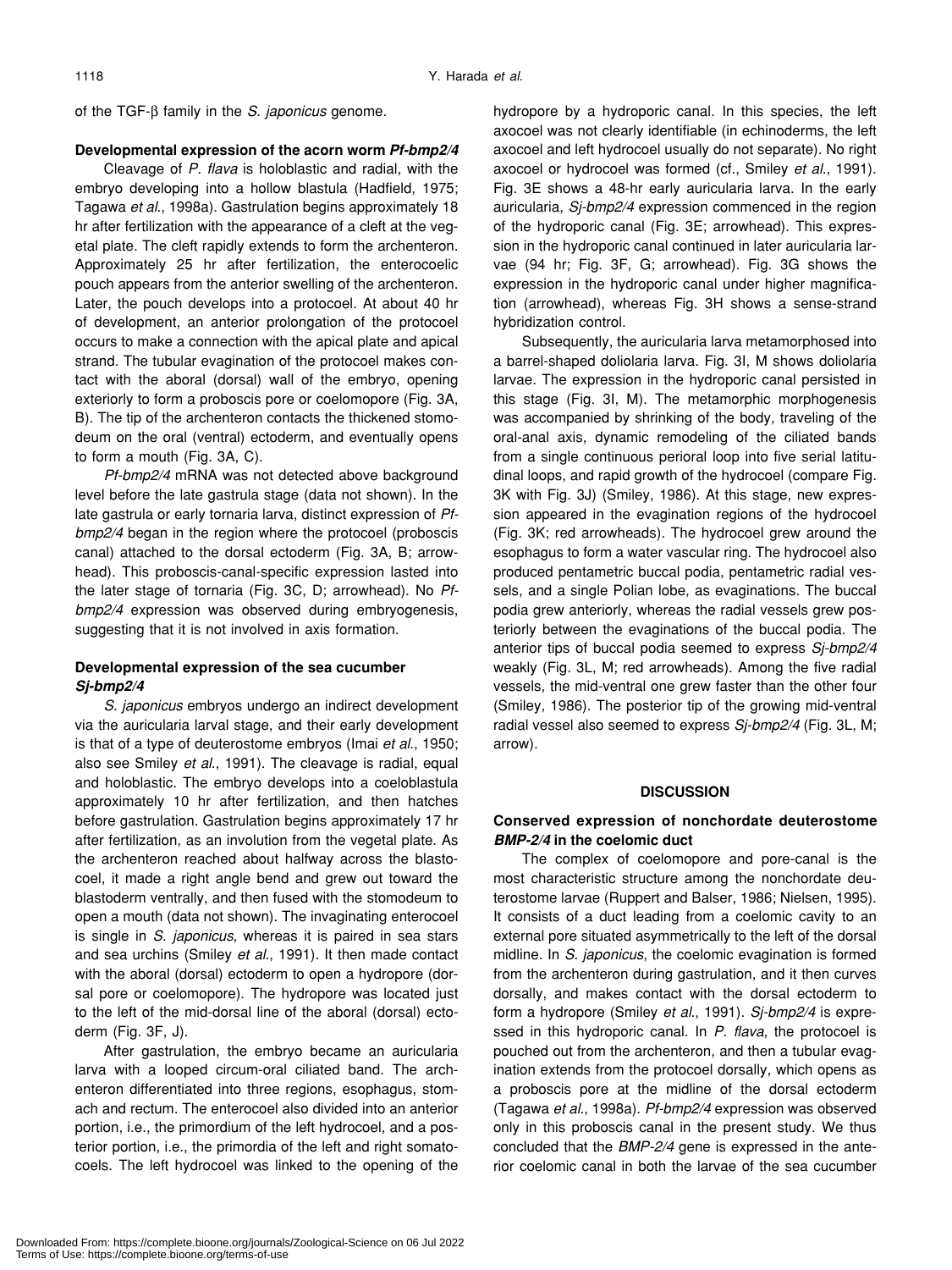and acorn worm. This suggests that not only the larvae in other echinoderms may also express the *BMP-2/4* gene in the same region, but also that all the dipleurula larvae may share this expression.

Our results shown here support the idea that echinoderms and hemichordates share a common body plan at the larval stage. However, we must note that we could find a similarity only between the fully-organized larval forms, but their developmental processes involved in organizing this final morphology may rather include a good deal more evolutionary divergence than previously thought. The diversity in this process may represent an aspect of the property of development known as a "developmental hourglass", also referred to in other phyla (Slack *et al*., 1993; Richardson, 1999), as vertebrate embryos show strikingly similar morphology only at the phylogenetic stage. If that is the case, the dipleurula larva represents a 'phylotypic' stage of the nonchordate deuterostomes. With respect to characterization of developmental regulatory genes, the data available about sea urchin embryos is the most detailed for all the nonchordate deuterostomes (e.g. Davidson *et al*., 1998). To construct a molecular map of the phylotypes of the nonchordate deuterostomes, comprehensive analyses of multiple taxa of nonchordate deuterostomes will provide us further evolutionary insights.

## **Insight into the chordate evolution**

We discussed above the possibility that the echinoderm and hemichordate larvae may share *BMP-2/4* expression in the coelomopore complex. Interestingly, the amphioxus *BMP-2/4* ortholog, *AmphiBMP2/4*, is expressed in the developing paired anterior diverticula, although the expression in the left diverticulum disappears in early larva, and thus the organized preoral pit does not express *BMP-2/4* (Panopoulou *et al*., 1998; Table 1).

Regarding the coelomopore complex, its putative presence in chordates has long been argued (Goodrich, 1917; Nielsen, 2001; Table 1). The coelomopore complex consists of the left protocoel and the ectodermal invagination forming the coelomopore. In amphioxus, a pair of coelomic sacs are given off as lateral pouches at the anterior end of the archenteron. The right one expands to form the head cavity of the larva, whereas the left one makes an opening exteriorly in a preoral pit. Later in adults, Hatschek's pit is retained on the left side of the roof of the mouth (Goodrich, 1917). As for vertebrate head development, it has been reported that Rathke's pouch first establishes a connection with premandibular somites, based on observations in some cartilaginous fishes. This connection is transient: as development proceeds, it is lost (Goodrich, 1917; Ruppert, 1990). Therefore, the components of the coelomopore complex, i.e. the left protocoel plus the coelomopore, are regarded as follows: in amphioxus, the left anterior head coelom plus the preoral pit (Hatschek's pit in adult); in vertebrates, the premandibular somite (eye muscle in adults) plus Rathke's pouch (anterior pituitary in adults) (see Ruppert, 1990; Table 1).

Development of the vertebrate Rathke's pouch has been a good model system in which to investigate organogenesis with multiple inductive regulatory mechanisms. *BMP-2/4* genes carry a major part of the inductive signals for Rathke's pouch development. Recent studies suggest that Rathke's pouch is initially induced by the *BMP-4* signal from the neighboring ventral-diencephalon, whereas *BMP-2* plays an intrinsic role in the developing pituitary anlage (Takuma *et al*., 1998; Treier *et al*., 1998). Although the *BMP-2/4* expression in the putative chordate counterparts of the coelomopore is interesting, for now we cannot exclude the possibility that this similarity is due to a chordate-specific recruitment of *BMP-2/4*, since *BMP-2/4* possesses a wide range of developmental roles, even including roles in head development (Jones *et al*., 1991; Francis-West *et al*., 1994).

Rathke's pouch development is a well-characterized process, and a number of developmental regulatory genes have been shown to play specific developmental roles in it (Treier *et al*., 1998). Accordingly, analyses of the developmental roles of *Sj-bmp2/4* and *Pf-bmp2/4* in the coelomopore formation in the respective organisms, in relation to the roles of the homologs of such genes, may be important topics for further comparative studies. In addition, since the earlier observations were reported, Rathke's pouch development has not been described in much detail in relation to the

Table 1. The anterior coelomopore complex (left protocoel + ectodermal invagination) in deuterostome embryos and expression domains of *BMP-2/4*

|                 | Anterior coelomopore complex*           | Expression dmains of BMP-2/4 in the<br>region of anterior coelomopore complex |                         |
|-----------------|-----------------------------------------|-------------------------------------------------------------------------------|-------------------------|
| Echinodermata   | hydrocoel + hydropore                   | hydroporic canal and evagination wall<br>of hydrocoel in Stichopus japonicus  | this study              |
| Hemichordata    | protocoel + proboscis pore              | proboscis canal in Ptychodera flava                                           | this study              |
| Urochordata     | not identified                          |                                                                               |                         |
| Cephalochordata | left anterior head coelom + preoral pit | wall of Hatschek's diverticula in<br>Branchiostoma floridae                   | Panopoulou et al., 1998 |
| Vertebrata      | premandibular somite + Rathke's pouch   | BMP2: Rathke's pouch ectoderm and<br>adjacent mesenchyme in Mus musculus      | Treier et al., 1998     |

\* The components of the anterior coelomopore complex were refered to the discussions of Nielsen (2001).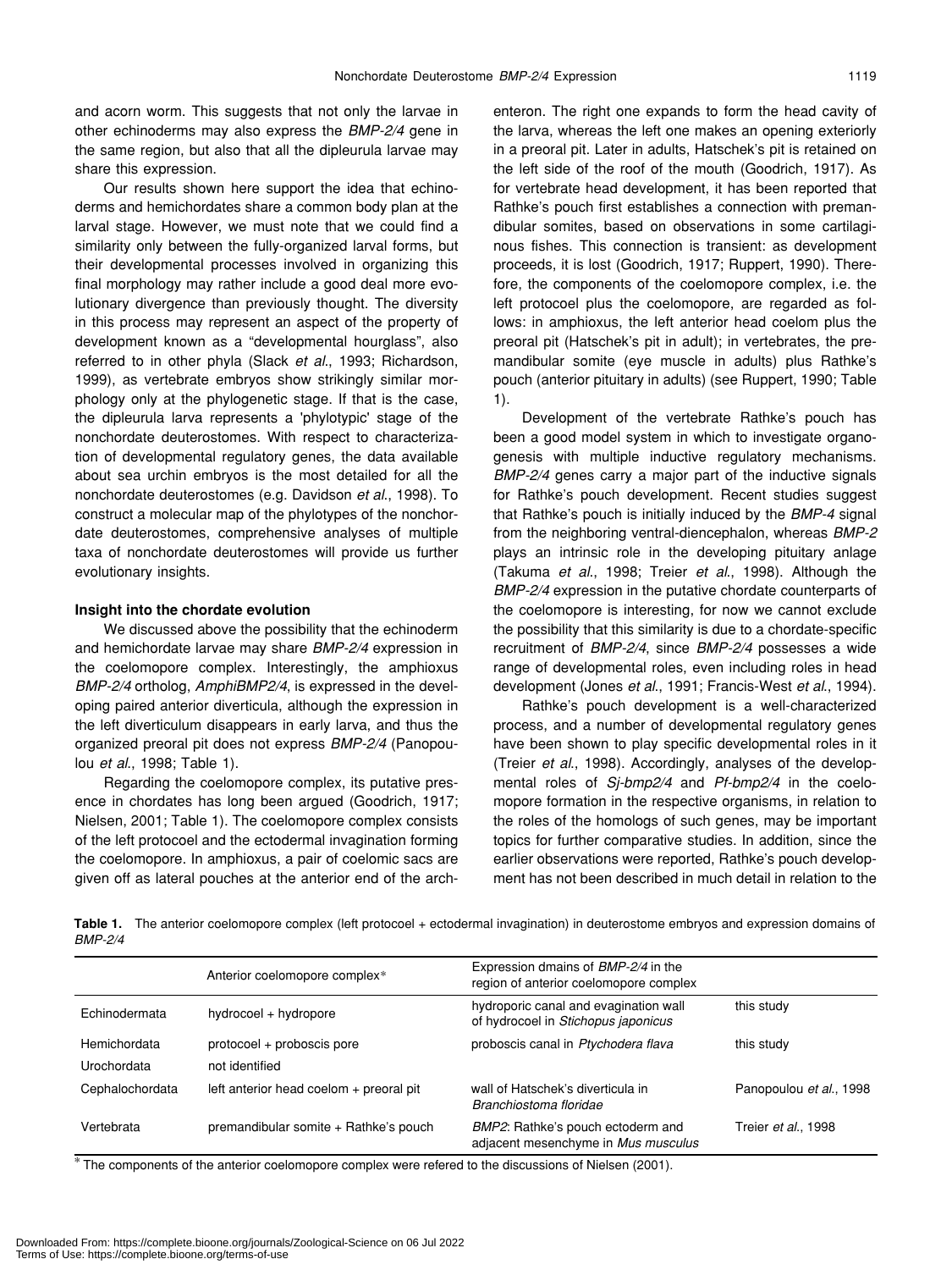mesoderm (Gleiberman *et al*., 1999), and therefore we have little information about this structure as an enterocoelic pouch. Therefore, it may also be interesting to examine the expression of *BMP-2/4* or other regulatory genes expression in the head development of lampreys or cartilaginous fishes, because they are thought to preserve ancestral conditions better than do higher vertebrates (see Northcutt, 1993; Kuratani *et al*., 1999).

#### **ACKNOWLEDGMENTS**

We thank Prof. Takaharu Numakunai (Aomori University), and Mr. K. Hasegawa and Mr. A. Tamai (Aomori City Fisheries Technology Center) for their generous help in animal collection and provision of facilities. We also thank members of our lab, particularly Atsuo Nishino for his help with embryo culturing and for useful discussions. YH and ES were supported by postdoctoral and predoctoral fellowship from the Japan Society for the Promotion of Science for Japanese Junior Scientists with Research Grant, No. 8910 and No. 60107, respectively. This research was also supported by a Grant-in-Aid from MEXT, Japan, to NS.

#### **REFERENCES**

- Arendt D, Nübler-Jung K (1994) Inversion of dorsoventral axis? Nature 371: 26
- Bateson W (1885) The later stages in the development of *B. Kowaleskii*, with a suggestion as to the affinities of the Enteropneusta. Quart J Microsc Sci 25 (Suppl): 81–122
- Brusca RC, Brusca GJ (1990) Invertebrates. Sinauer Associates, Inc., Sunderland, MA, USA
- Cameron CB, Garey JR, Swalla BJ (2000) Evolution of the chordate body plan: New insights from phylogenetic analyses of deuterostome phyla. Proc Natl Acad Sci USA 97: 4469–4474
- Castresana J, Feldmaier-Fuchs G, Yokobori S, Satoh N, Pääbo S (1998) The mitochondrial genome of the hemichordate *Balanoglossus carnosus* and the evolution of deuterostome mitochondria. Genetics 150: 1115–1123
- Chomczynski P, Sacchi N (1987) Single-step method of RNA isolation by acid guanidinium thiocyanate-phenol-chloroform extraction. Anal Biochem 162: 156–159
- Davidson EH, Cameron RA, Ransick A (1998) Specification of cell fate in the sea urchin embryo: summary and some proposed mechanisms. Development 125: 3269–3290
- DeRobertis EM, Sasai Y (1996) A common plan for dorsoventral patterning in Bilateria. Nature 380: 37–40
- Felsenstein J (1993) PHYLIP ver. 3.5. University of Washington, Seattle
- Francis-West PH, Tatla T, Brickell PM (1994) Expression patterns of the bone morphogenetic protein genes *Bmp-4* and *Bmp-2* in the developing chick face suggest a role in outgrowth of the primordia. Dev Dynamics 201: 168–178
- Garstang W (1928) The morphology of the tunicata, and its bearings on the phylogeny of the Chordata. Q J Microsc Sci 72: 51–187
- Gee H (1996) Before the Backbone. Views on the origin of the vertebrates. Chapman & Hall, London
- Gleiberman AS, Fedtsova NG, Rosenfeld MG (1999) Tissue interactions in the induction of anterior pituitary: role of the ventral diencephalon, mesenchyme, and notochord. Dev Biol 213: 340–353
- Goodrich ES (1917) "Proboscis pores" in craniate vertebrates, a suggestion concerning the perimandibular somites and hypophysis. Q J Microsc Sci 62: 539–553
- Hadfield MG (1975) Hemichordata. In "Reproduction of Marine

Invertebrates Vol 2" Ed by A Giese, J Pearse, Academic Press, New York, pp 185–240

- Hall BK (1998) Evolutionary Developmental Biology. 2nd ed, Chapman & Hall, London
- Hogan BLM (1996) Bone morphogenetic proteins: Multifunctional regulators of vertebrate development. Genes Dev 10: 1580– 1594
- Imai T, Inaba D, Satoh R, Hatanaka S (1950) On the artificial breeding of Japanese sea-cucumber, *Stichopus japonicus* Selenka. Bull Inst Agricul Res, Tohoku Univ 2: 269–277

Jollie M (1973) The origin of the chordates. Acta Zool 54: 81–100

- Jones CM, Lyons KM, Hogan BLM (1991) Involvement of *Bone Morphogenetic Protein-4* (BMP-4) and *Vgr-1* in morphogenesis and neurogenesis in the mouse. Development 111: 531–542
- Kuratani S, Horigome N, Hirano S (1999) Developmental morphology of the head mesoderm and reevaluation of segmental theories of the vertebrate head: evidence from embryos of an agnathan vertebrate, *Lampetra japonica*. Dev Biol 210: 381– 400
- Lacalli TC (1993) Ciliary bands in echinoderm larvae: evidence for structural homologies and a common plan. Acta Zool 74: 127– 133
- Müller J (1853) Uber den allgemeinen Plan in der Entwicklung der Echinodermen. Koenigliche Academie der Wissenschaften zu Berlin 1–41
- Nielsen C (1995) Animal Evolution. Interrelationships of the Living Phyla. Oxford University Press, Oxford
- Nielsen C (2001) Animal Evolution. Interrelationships of the Living Phyla. 2nd ed, Oxford University Press, New York
- Northcutt RG (1993) A reassessment of Goodrich's model of cranial nerve phylogeny. Acta Anat 148: 71–80
- Ogasawara M, Wada H, Peters H, Satoh N (1999) Developmental expression of *Pax1/9* genes in urochordate and hemichordate gills: insight into function and evolution of the pharyngeal epithelium. Development 126: 2539–2550
- Panopoulou GD, Clark MD, Holland LZ, Lehrach H, Holland ND (1998) AmphiBMP2/4, an amphioxus bone morphogenetic protein closely related to *Drosophila* decapentaplegic and vertebrate BMP2 and BMP4: insights into evolution of dorsoventral axis specification. Dev Dynamics 213: 130–139
- Peterson KJ, Arenas-Mena C, Davidson EH (2000) The A/P axis in echinoderm ontogeny and evolution: evidence from fossils and molecules. Evol Dev 2: 93–101
- Richardson MK (1999) Vertebrate evolution: the developmental origins of adult variation. Bioessays 21: 604–613
- Ruppert EE (1990) Structure, ultrastructure and function of the neural gland complex of *Ascidia interrupta* (Chordata, Ascidiacea): Clarification of hypotheses regarding the evolution of the vertebrate anterior pituitary. Acta Zoologica (Stockholm) 71: 135– 149
- Ruppert EE, Balser EJ (1986) Nephridia in the larvae of hemichordates and echinoderms. Biol Bull 171: 188–196
- Schaeffer B (1987) Deuterostome monophyly and phylogeny. Evol Biol 21: 179–235
- Shoguchi E, Harada Y, Numakunai T, Satoh N (2000) Expression of the *Otx* gene in the ciliary bands during sea cucumber embryogenesis. Genesis 27: 58–63
- Slack JMW, Holland PWH, Graham CF (1993) The zootype and the phylotypic stage. Nature 361: 490–492
- Smiley S (1986) Metamorphosis of *Stichopus californicus* (echinodermata: holothuroidea) and its phylogenetic implications. Biol Bull 171: 611–631
- Smiley S, McEuen FS, Chaffee C, Krishnan S (1991) Echinodermata: Holothuroidea. In "Reproduction of marine invertebrates Vol 6" Ed by AC Giese, JS Pearse, VB Pearse, The Boxwood Press, Pacific Grove, CA, pp 663–750
- Tagawa K, Nishino A, Humphreys T, Satoh N (1998a) The spawn-